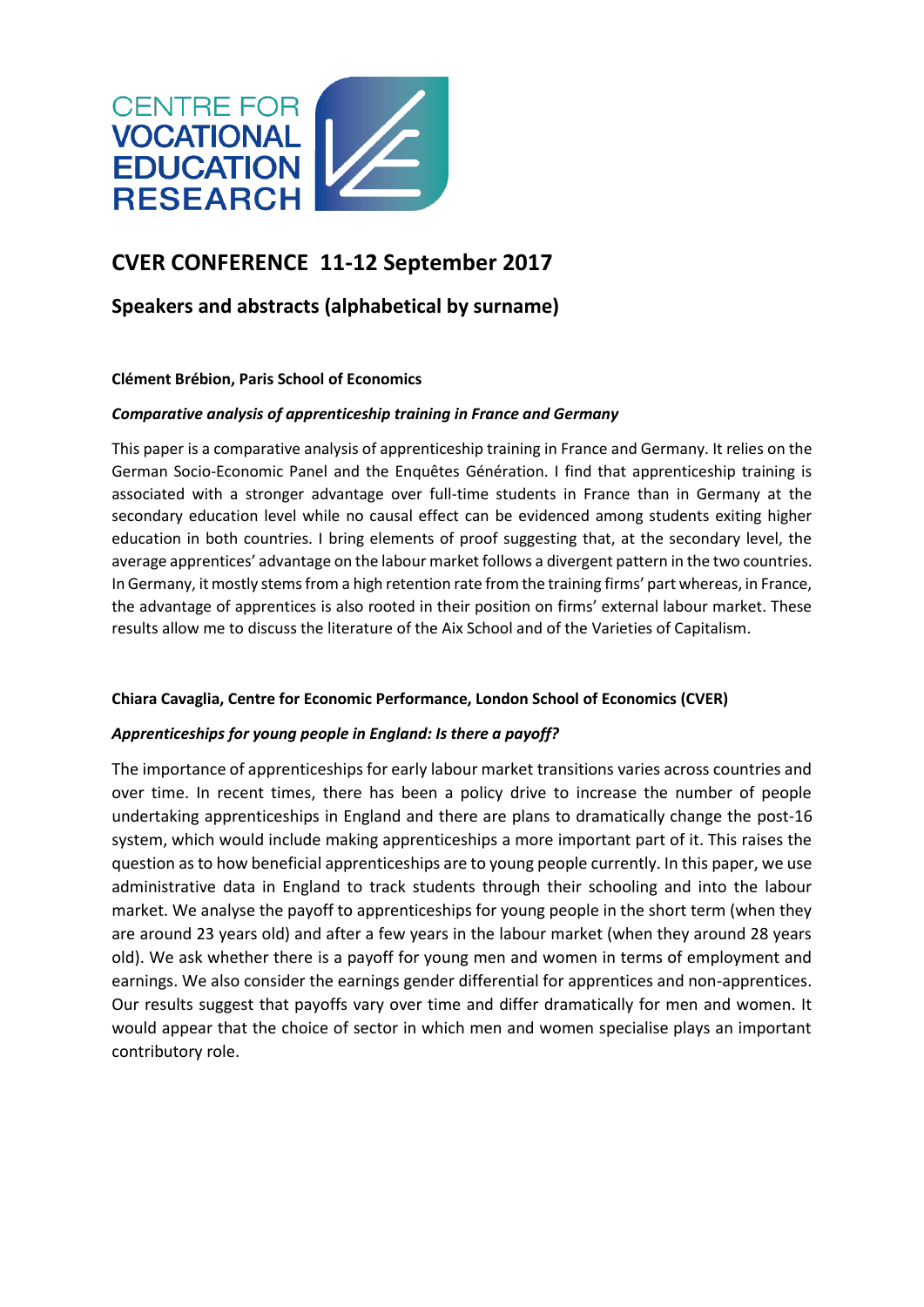#### **Andrew Dickerson, University of Sheffield (CVER)**

#### *The changing patterns of skills demand in the UK*

We present estimates of changes in skills utilisation and in the returns to skills in the UK using new measures of skills derived from a detailed matching between UK SOC and the US O\*NET system. A decomposition analysis suggests strongly increasing utilisation of both analytic skills and interpersonal skills, and declining use of physical skills over the period 2002-2016. Most of the changes in skills utilisation are within occupations rather than between occupations, indicating that the changes are pervasive throughout employment. The wage returns to skills are estimated using a standard Mincerian earnings function. We find significantly positive and increasing returns to analytic skills over time, suggesting that the demand for such skills is increasing even more strongly than the growth in their utilisation. In contrast, the returns to interpersonal skills, while positively trended, are small and statistically insignificant in most years once we account for the other factors which impact upon earnings. One possible interpretation of this finding is there has been a corresponding growth in the supply of these skills to match the increase in their utilisation in the labour market. Finally, the returns to physical skills are small and statistically insignificant over the whole period, and appear to be unaffected by the strong secular decline in the utilisation of these kinds of skills. Our results are robust to both changes in the definitions and measurement of the skills variables, and to the empirical specification of the earnings function.

#### **Shaun Dougherty, University of Connecticut**

## *The Effect of Career and Technical Education on Human Capital Accumulation: Causal Evidence from Massachusetts*

Earlier work demonstrates that career and technical education (CTE) can provide long-term financial benefits to participants, yet few have explored potential academic impacts with none in the era of high-stakes accountability. In this paper I investigate the causal impact of participating in a specialized high school-based CTE delivery system on high-school persistence, completion, earning professional certifications, and standardized test scores with a focus on individuals from low-income families, a group that is overrepresented in CTE and high-school non-completers. Using administrative data from Massachusetts I combine OLS with a regression-discontinuity design that capitalizes on admissions data at three schools that are oversubscribed. All estimates suggest that participating in a high-quality CTE program boosts the probability of on-time graduation from high school by seven to ten percentage-points for higher income students and suggestively larger effects for their lower income peers, and for students on the margin of being admitted to oversubscribed schools. This work informs an understanding of the potential impact of specific CTE program participation on the accumulation of human capital even in a high-stakes policy environment. This evidence of a productive CTE model in Massachusetts may inform the current policy dialogue related to improving career pathways and readiness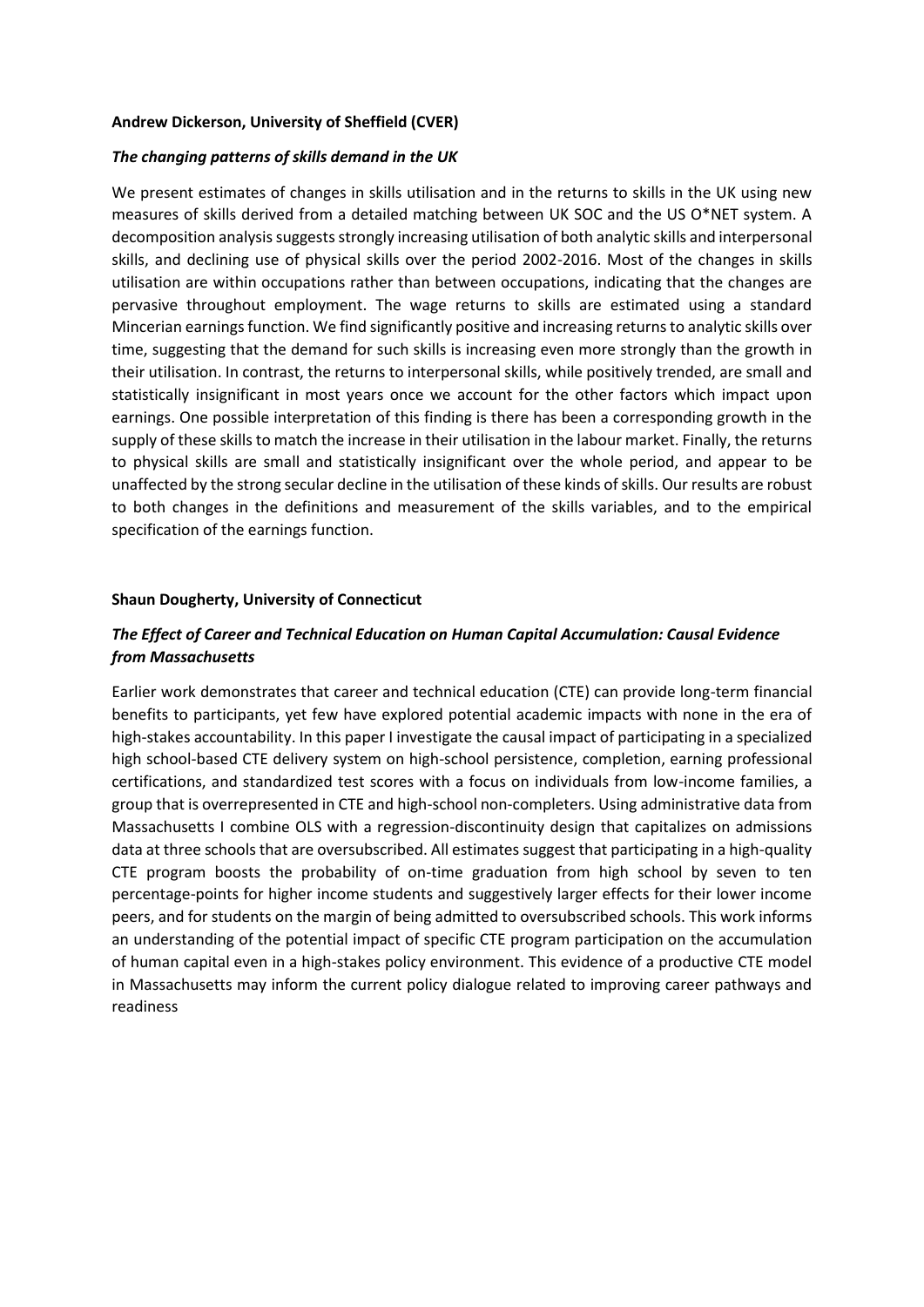### **Emma Duchini, University of Warwick**

## *Does Employment Protection Legislation Affect Training Investments? Evidence from the United Kingdom*

In this paper we study how employment protection legislation affects firms and workers' decisions to invest in human capital. To do so, we exploit a reform implemented in the United Kingdom that reduces expected ring costs for workers with 1 to 2 years of tenure. To study the impact of this intervention, we use a difference-in-difference strategy exploiting the variation in its implementation over time and across workers' tenure. Our findings show that, by enhancing both job creation and job destruction, this reform decreases training investment for workers with more than 1 year of tenure by 8 to 14 percent, depending on the tenure group considered. These results are further validated via the estimation of a competing-risks model where separating from a firm and being trained are treated as competing risks.

## **Silvia Duranti, Irpet, Regional Institute for the Economic Planning of Tuscany**

## *What training for the unemployed? An impact evaluation for targeting training courses*

In the last years, the trend towards activation has been one of the major issues in welfare and labour market reforms in Europe. Italy has lacked for a long time a strong net of activation policies for the unemployed, but the latest reforms have placed great emphasis on the need to invest in Public Employment Services to make labour market more inclusive. At the same time the European Union, through the European Social Fund, has made available the necessary financial resources to promote active policies, especially those related to training, considering them crucial for the development of human resources in a knowledge-based economy.

Italian Regions play a major role in the planning and managing of training activities for the unemployed and this role became strategic with the upsurge of the economic crisis and the increasing needs of reskilling jobseeker.

The increasing relevance placed on training and activation policies calls for a need to develop a culture of evaluation that with reliable statistical methods can identify the effects of the interventions and provide guidance on how to target them. In particular, in the case of training courses for the unemployed, an impact evaluation by type of users can provide guidance for the development of users segmentation systems in order to direct every unemployed person to the more effective training program for his rapid (re-) employment placement.

This paper proposes an impact evaluation of training courses for the unemployed financed in an Italian region (Tuscany) by the European Social Fund. In particular, the evaluation is carried out for four different types of users, identified on the basis of a profiling system which summarizes each jobseeker's distance from the labour market. The aim is to identify, for each profiling group, if the attendance of different types of training courses improves the chances of re-employment.

#### **Malcolm Greig, Centre for Work Based Learning, Scotland, UK**

#### *Factors affecting Modern Apprenticeship completion rates in Scotland*

Completing an apprenticeship has been shown to be a critical to an individual's future employment, earnings and career development when compared with apprentices who do not complete.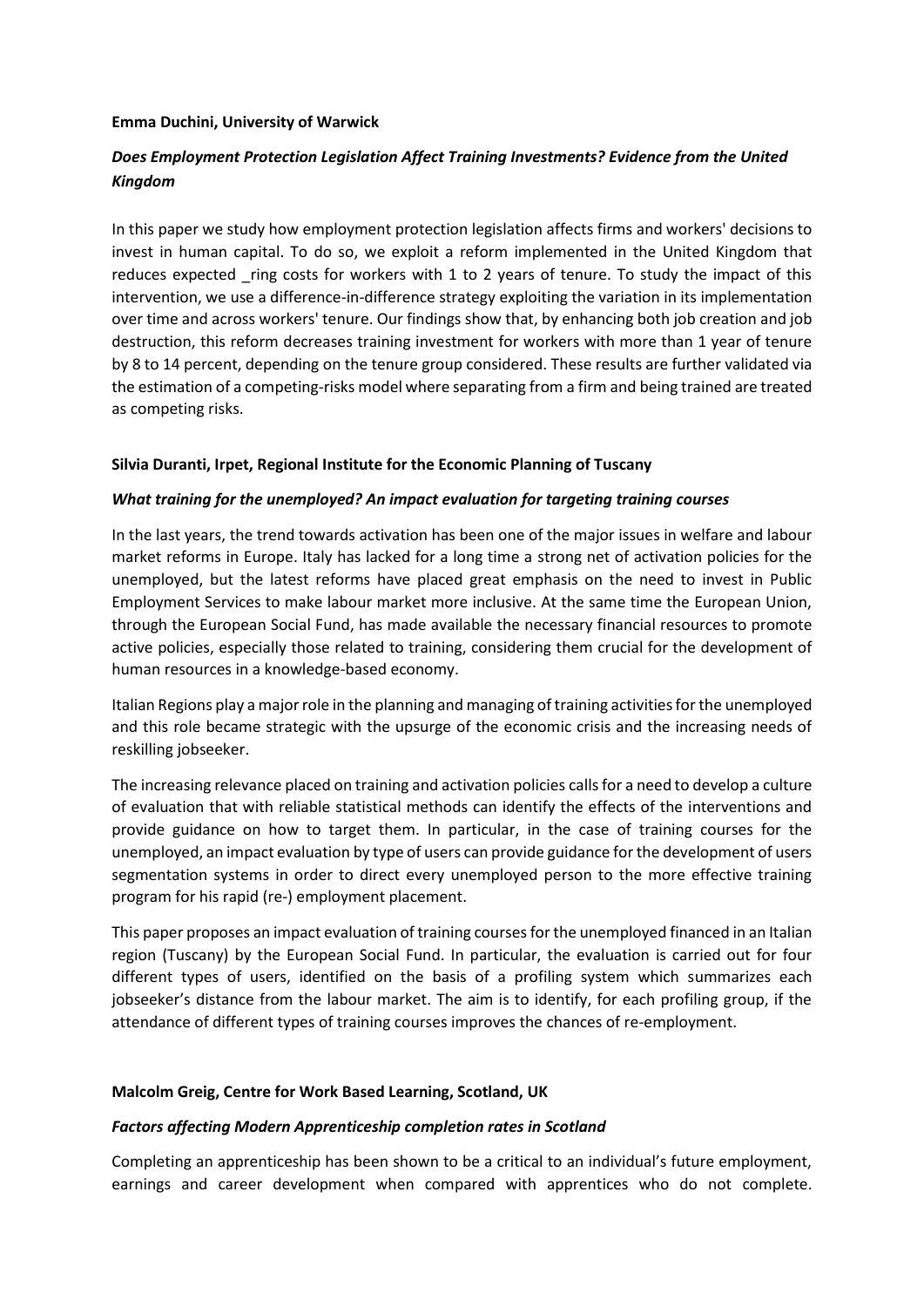International research, notably in England, Australia and Germany, has identified factors specific to the apprentice, employer and training provision that are associated with a higher chance of completion. However to date there has been no comparable research in Scotland, which operates its own distinct and well-established apprenticeship system. Based on the broad factors identified in other countries, logistic regression was conducted on records of apprenticeship leavers in Scotland, covering the period 2007 to 2015. A total of 78,952 leavers were analysed, consisting of 59,737 completers and 19,215 non-completers. A positive relationship with completion was found for female apprentices, those from less deprived areas, those employed by a large employer, those receiving training from public sector organisations and those in selected technical frameworks. A higher local unemployment rate was also positively associated with completion. The paper considers the reasons why some apprentices are more likely to complete than others and discusses implications for apprenticeship policy in Scotland and beyond.

## **Bibi Groot, Institute of Education, University College London**

## *"I get by with a little help from my friends": Two field experiments on social support and attendance in further education colleges in the UK*

In recent years, there has been an increasing recognition that broader socioeconomic and environmental conditions such as school climate and the availability of peer, parental, and tutor support shape motivation and educational success as much as, or more than, individual-level factors such as personality. Whether a student grows up feeling nurtured and supported by their family and peers is strongly correlated with their emotional and physical well-being (Scales & Taccogna, 2001; Wentzel & Caldwell, 1997). However, few studies provide causal evidence that social network interventions can influence students' success. We investigate, through two randomised field experiments, whether providing students' social networks with personalised information about upcoming exams and course content leads to improvements in class attendance. Students nominated two 'Study Supporters' and were subsequently individually randomised into two arms: in one arm the Study Supporters receive weekly text messages, in the other arm they do not receive any. We consistently find positive effects of this intervention, particularly for students who are studying towards GCSE exams. We also find that the intervention appears to be particularly effective for students at the lower end of the distribution of attendance. We discuss this result in the context of the broader social support literature.

#### **Marcel Jansen, Universidad Autónoma de Madrid**

## *The impact of dual vocational training on the labor market insertion of youth: Evidence from Madrid*

In response to the dismal performance of the youth labor market during the crisis, Spain introduced a new system of dual vocational training. The legal basis for the system was created in 2012 and since that time many regions have started to roll out the system. The new vocational training tracks are part of the regular schooling system and the essential feature of the system is that students obtain a substantial part of their training in firms.

In this paper we provide the first evaluation of the impact of the new dual vocational tracks on the speed and the stability of the school-to-work transition of the students who finished a dual vocational track at the tertiary level (nivel superior) in 2014 and 2015. To that aim we compare the school-towork transitions of graduates from regular (school-based) vocational education to that of graduates who studied the same field in a dual vocational track.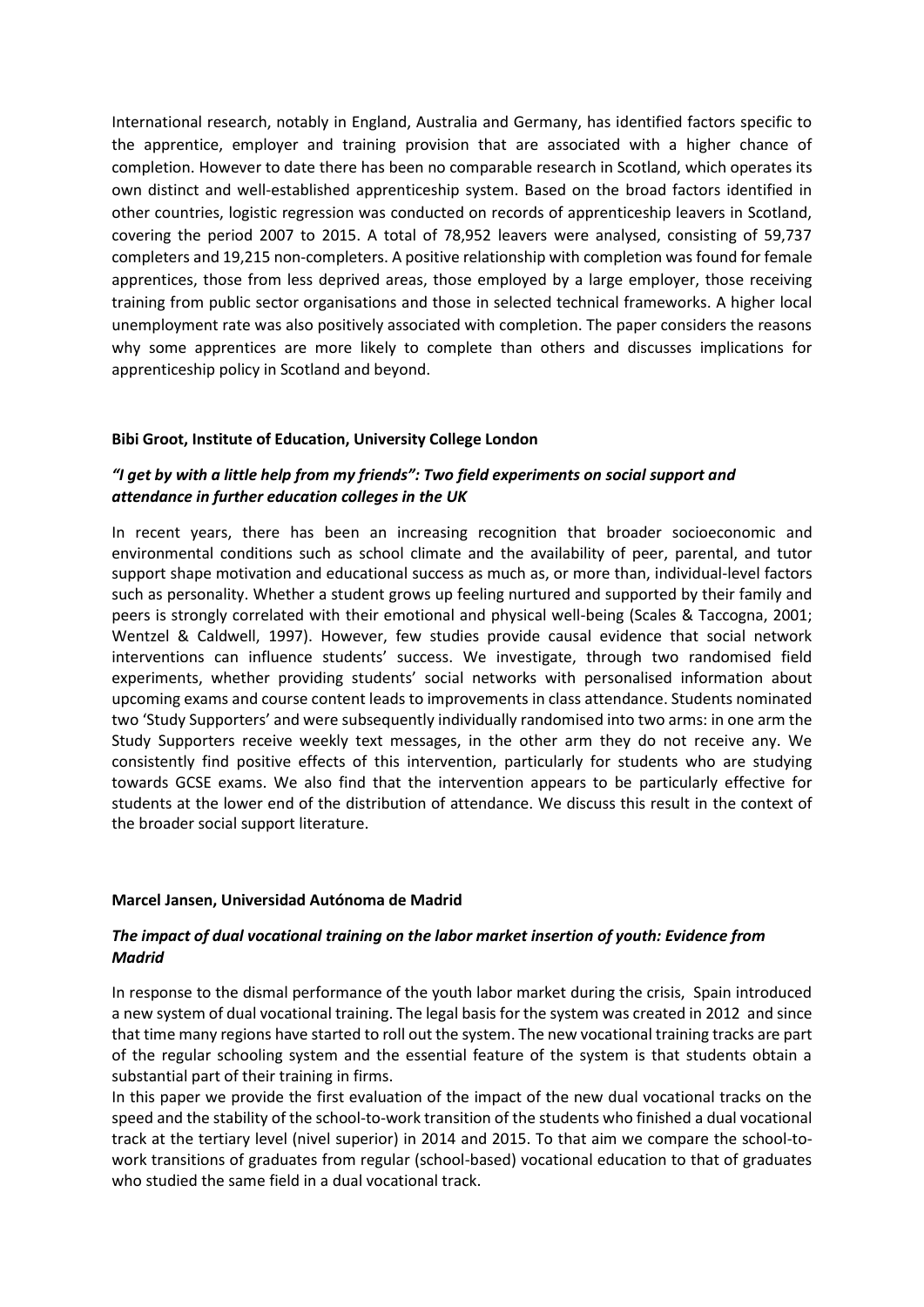Our dataset matches detailed information about the graduates from vocational training at the tertiary level, including their entire educational history from lower-level secondary education, the field of study, the school, training firm and the academic performance during dual vocational training from the regional education authorities to administrative records from the Social Security Administration. The latter information allow us to reconstruct the entire working history of the graduates in our sample. Apart from the start and end of each employment spell, the administrative records contain information on salary (the social security tax base), the type of contract, the part-time or full-time nature of the contract, occupation, the reason for dismissal and basic plant-level and firm-level information such as total number of employees and sector. The current sample is composed of over 14,000 individuals for 22 different specialities of whom 1.039 students have finished a dual track. Our aim is to measure the causal impact of dual vocational training on the speed, quality and stability of the school-to-work on the basis of a range of indicators such as accumulated time in employment during the first 12 to 24 months after graduation, accumulated earnings, total number of contracts, the time elapsed until the first "regular job", defined as jobs that last for at least three months, the percentage of graduates who obtain a permanent job, and last-but-not least the percentage of graduates who obtain a job at their training firm.

To guarantee a causal interpretation of our results, our basic difference-in-differences specifications include exhaustive controls for possible selection effects. Entry into the dual tracks is voluntary and firms are often given the right to select their preferred candidate. Hence, the dual vocational tracks may attract students who are different from the ones who study the same field under the previously existing school-based system and not all of these differences need to be observable in the data. Moreover, schools also have a choice to decide whether they wish to offer dual tracks and if so in which fields. Hence, the most innovative schools may be over-represented among the schools who offer dual tracks and they may have selected fields where they expect dual vocational training to offer the largest gains. To deal with these potential selection problems our empirical specifications include a wide range of controls for differences in observable and unobservable characteristics of the individuals, the centres and the firms.

The preliminary results of our analysis offer promising insights. During the first year after graduation, the students from dual vocational training acumulate on average 4 more months of employment than similar students who graduated in the same field under the traditional system. Similarly, the chances to obtain a regular job are almost 14 percentage points higher for those who finish a dual track and since their contracts last longer the difference in accumulated earnings is in the range of 60%.

#### **Andreas Kuhn, Swiss Federal Institute for Vocational Education and Training, University of Bern**

## *Public Attitudes Towards the Role of the State and the Private Provision of Training: Evidence from the Swiss Apprenticeship System*

Existing empirical research shows that a substantive fraction of Swiss training firms is willing to incur considerable net training costs. One potential explanation for such behavior is that firms act in accordance with the norms and expectations they are faced with in the local labor market they are operating in. In the research described in this paper we ask whether the norm towards the private, rather than the public, provision of public goods influences the probability that a firm is willing to offer apprenticeship positions. In line with our hypothesis, we find that the training incidence is higher in communities which are characterized by a stronger norm towards the private, rather than the public, provision of public goods, which we measure using local results from several national-level votes which explicitly dealt with the proper role of the state in the context of the apprenticeship system. This finding turns out to be robust to a series of robustness checks as well as to an instrumentalvariable strategy that tackles the issue of potential endogeneity of public attitudes.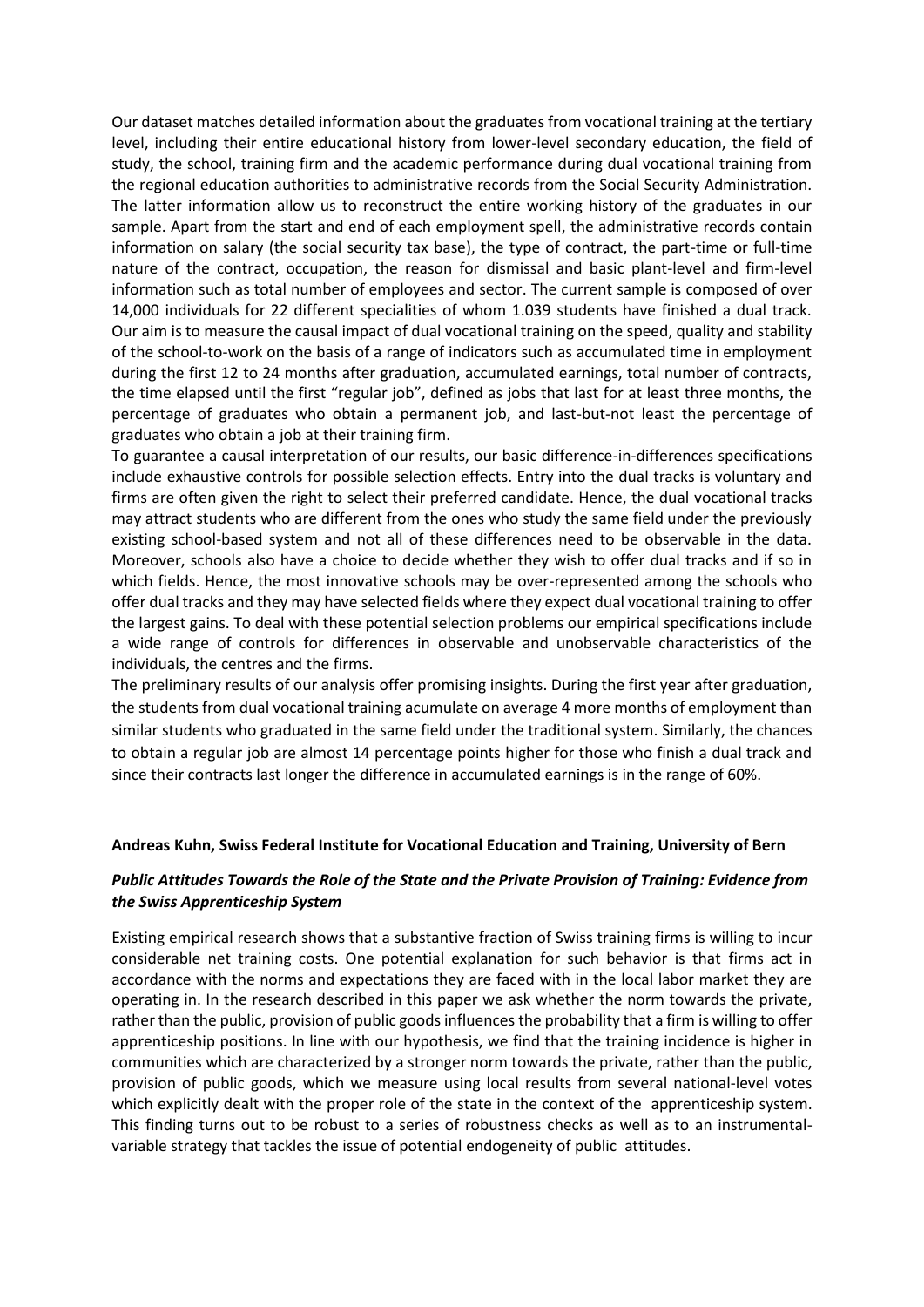#### **Deni Mazrekaj, Katholieke Universiteit Leuven (KU Leuven)**

#### *Returns to Vocational Education in the Netherlands Skills at Work*

This paper questions the widespread view that having an upper secondary diploma results in higher earnings. Using unique and complete administrative panel data from vocational education in the Netherlands, we compare the earnings of high school graduates to the earnings of high school dropouts. Hereby, we exploit an educational policy reform in 2007 in which the compulsory education age was extended from the age of 17 until the age of 18 years. In contrast to the widespread view, our findings suggest that obtaining a vocational diploma does not lead to significantly higher earnings. We find a small effect of 2.4% that is not statistically significant. We suggest modularization as a potential mechanism to explain zero returns to schooling. A modular vocational system may result in students enhancing their productivity in some parts of the curriculum needed to reside in the labour market, without obtaining the actual qualification.

#### **Pietro Patrignani, London Economics (CVER)**

## *The earnings differentials associated with vocational education and training using the Longitudinal Education Outcomes data*

For the first time, the matched Longitudinal Education Outcomes has been made available for analysis of qualification attainment and labour market outcomes in England. Using comprehensive information from different school, Further Education and Higher Education data sources, we estimated the effect of achieving vocational qualifications at different levels within the National Qualification Framework on labour market outcomes (earnings, employment and benefits dependency) at the age of 26 for the cohorts of students undertaking Key Stage 4 schooling between 2001/02 and 2003/04. The analysis was undertaken separately for males and females and across different specifications, exploiting the richness of the information available in the matched dataset. The findings suggest that the effect of attaining vocational qualifications is positive, large and statistically significant for most qualification aims compared with individuals holding their highest qualification at the level immediately below in the National Qualification Framework.

#### **John Sessions, University of Bath**

#### *Worker Training and Quality Competition*

We uniquely examine the relationship between firm-sponsored training and product quality competition. Using a quality-augmented model of monopolistic competition, we identify the conditions under which an increase in the sensitivity of demand to quality increases firm training. Cross section, panel and instrumental variable estimations confirm that UK establishments provide more intensive training when their competitive position is more sensitive to product quality. A variety of robustness checks and changes in variable definitions leave this confirmation in place.